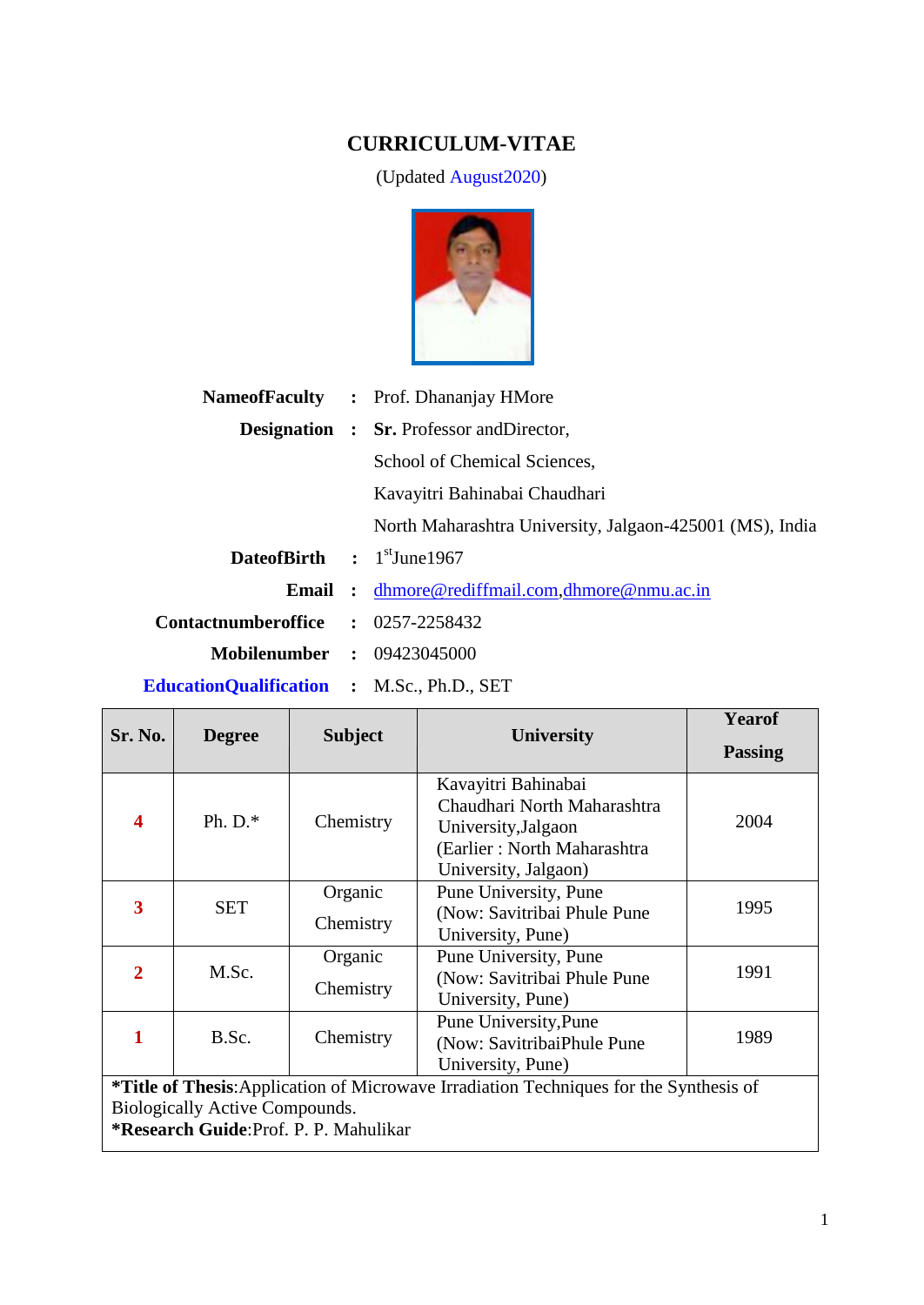# **Fieldof Research :**

- **1.** Synthesis of Bioactive Heterocyclic Compounds and Azo Compounds
- **2.** Green chemistry, Microwave Assisted Reactions, and solid-state reaction,
- **3.** Medicinal chemistry, Phytochemicals, and Prodrug synthesis
- **4.** Microencapsulation.

### **Administrative Experience :**

- **1. Director** of School of Chemical Sciences.
- **2. Member**, Academic council Committee.
- **3. Head**, Department of Analytical Chemistry in School.
- **4. Incharge**, Internet laboratories in school.
- **5. Director**, Central Assessment Program (CAP) in School of Chemical Sciences.
- **6. Member**, Board of studies (BOS), KBC North Maharashtra University Jalgaon.

## **Contribution to University activities:**

- **1.** Served as chairman/Member of LIC committees.
- **2.** Vice Chancellor representative nominee for the selection of assistant professor for colleges and university level.
- **3.** Observer for the University Level, Avishkar 2018-2019, North Maharashtra University, Jalgaon 425 001.
- **4.** Participation in all programmes/activities of University/Schools/Departments, such as Guru Poornima celebration, Teachers day, Natational Science day, plantation, conferences, workshops, seminars, campus interview, counselling, guidance, NET / SET coaching, industry visits, etc.

| Sr. No.      | <b>Designation</b>                                                                                                                            | <b>College / University</b>                                                                                                   | <b>Duration</b>              |
|--------------|-----------------------------------------------------------------------------------------------------------------------------------------------|-------------------------------------------------------------------------------------------------------------------------------|------------------------------|
|              | Lecturer                                                                                                                                      | Dr. A. D. G. BendaleMahila<br>Mahavidyalaya, Jalgaon                                                                          | 28/07/1992-<br>4/01/2000     |
| $\mathbf{2}$ | Lecturer                                                                                                                                      | Kavayitri Bahinabai Chaudhari North<br>Maharashtra University, Jalgaon<br>(Earlier: North)<br>MaharashtraUniversity, Jalgaon) | $5/01/2000$ -<br>31/10/2001  |
| 3            | Kavayitri Bahinabai Chaudhari North<br>Maharashtra University, Jalgaon<br>Sr. Lecturer<br>(Earlier: North Maharashtra<br>University, Jalgaon) |                                                                                                                               | $01/11/2001$ -<br>31/10/2006 |

**TeachingExperience :** 26years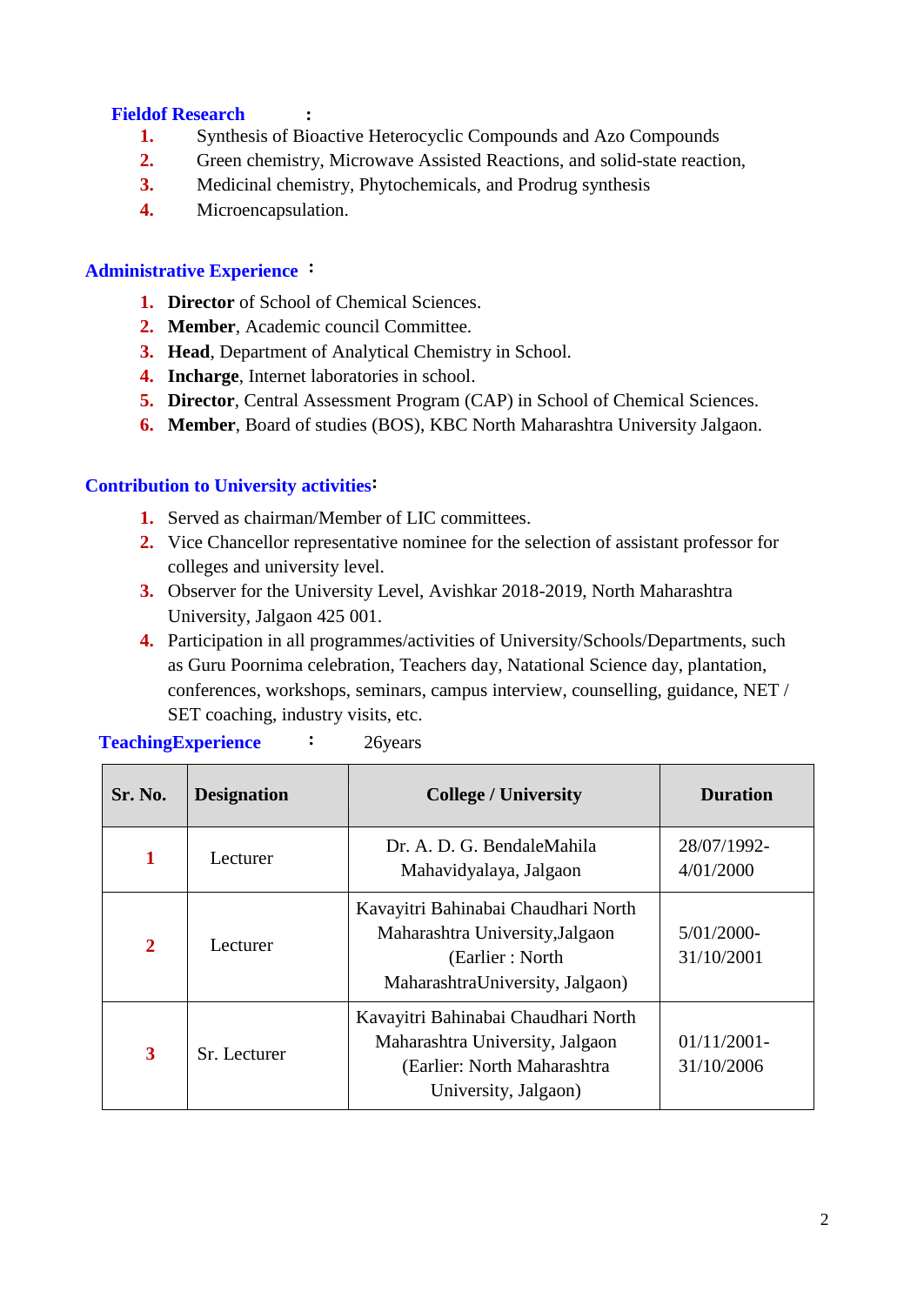| $\overline{\mathbf{4}}$ | Reader    | Kavayitri Bahinabai Chaudhari North<br>Maharashtra University, Jalgaon<br>(Earlier: North Maharashtra<br>University, Jalgaon) | $01/11/2006$ -<br>08/08/2010 |
|-------------------------|-----------|-------------------------------------------------------------------------------------------------------------------------------|------------------------------|
| 5                       | Professor | Kavayitri Bahinabai Chaudhari North<br>Maharashtra University, Jalgaon<br>(Earlier: North Maharashtra<br>University, Jalgaon) | Since<br>8/08/2010           |

# **Research Projects: (04)**

| Sr.No.                  | Title of the project                                                                                                                                                     | <b>AmountSanction</b> | <b>Funding Agency</b>                                                                            | <b>Duration</b>  |
|-------------------------|--------------------------------------------------------------------------------------------------------------------------------------------------------------------------|-----------------------|--------------------------------------------------------------------------------------------------|------------------|
| $\mathbf{1}$            | <b>Application of Microwave</b><br>Irradiation Techniques for<br>the Synthesis of Biologically<br>Active Compounds.                                                      | $ed$ (Rs.)<br>12,000/ | Minor Research<br>Project-University<br><b>Grants Commission,</b><br>NewDelhi.                   | 2001-2003        |
| $\overline{2}$          | Design and Synthesis of<br>Piperazines and<br>Benzimidazoles as<br>Potent Antifilarial Agents.                                                                           | 17,07,300 /-          | Council of Scientific<br>and<br><b>IndustrialResearch</b><br>(CSIR) Govt. of<br>India, NewDelhi. | $2008 - 2011$    |
| $\overline{\mathbf{3}}$ | <b>Evaluation of Antiulcer</b><br>activiry of Newer<br>Benzimidazoles.                                                                                                   | $9,14,000/$ -         | <b>University Grants</b><br>Commission, New<br>Delhi.                                            | 2011-2014        |
| $\overline{\mathbf{4}}$ | Design, synthesis of Chemo-<br>sensor and application in<br>environment and<br>pharmaceutical analysis                                                                   | $5,00,000/$ -         | <b>SERB, DST</b>                                                                                 | $2015 -$<br>2016 |
| 5                       | Special Assistance Programme<br>$(SAP, DRS - I)$ (Synthesis &<br>Development of Polymers)<br>Co-ordinator:<br>Dr. P. P. Mahulikar &<br>Dy.Coordinator:<br>Dr. D. H. More | 45,00,000/-           | <b>Special Assistance</b><br>Programme<br>$(SAP, DRS - I)$                                       | 2004<br>2009     |
|                         | Total (Rs.)                                                                                                                                                              | 76, 33, 300/-         |                                                                                                  |                  |

# **List of M.Phil. Students**

| Sr.No. | <b>Nameof Research</b><br><b>Student</b> | Date of<br>Reg. | Title of M.Phil.                                                    | <b>Status</b> |
|--------|------------------------------------------|-----------------|---------------------------------------------------------------------|---------------|
|        | Mr. S. M. Koshti                         | 2007            | Synthesis<br>andcharacterization<br>andbioassay of Azo<br>compounds | Awarded       |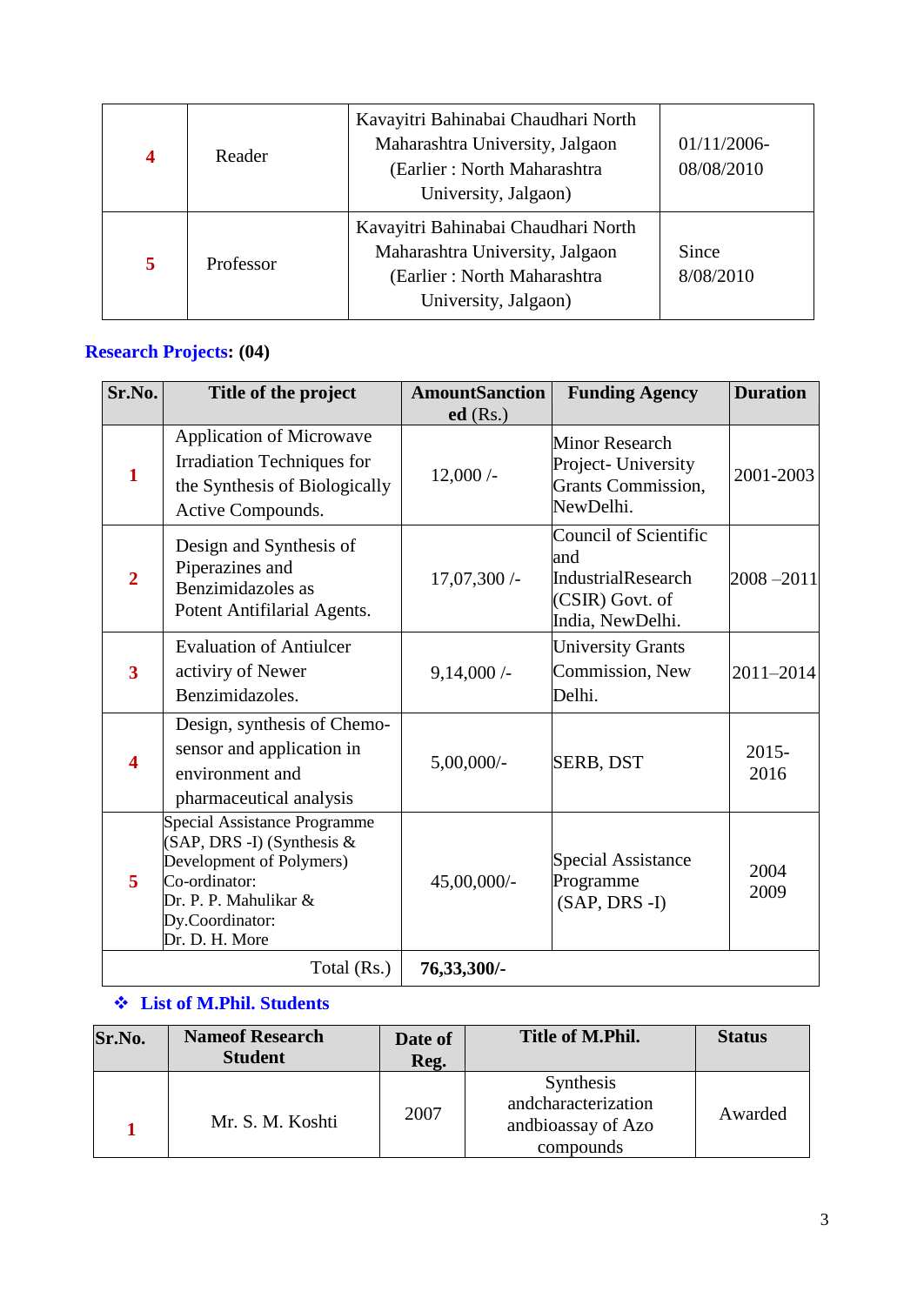|                 |      | A Study of Antimicrobial                |         |
|-----------------|------|-----------------------------------------|---------|
| Mr. J. N. Sonar | 2007 | <b>Activity of Novel</b><br>Piperazines | Awarded |

**List of Ph. D Students (Awarded)**

| Sr<br>no.               | <b>Student Name</b>                | <b>Title</b>                                                                                                               | Date of<br>registration | Status(Viva-<br>voce date) |
|-------------------------|------------------------------------|----------------------------------------------------------------------------------------------------------------------------|-------------------------|----------------------------|
| $\mathbf{1}$            | Dr.Atul<br>Sonawane                | Characterization<br>Synthesis,<br>andBioassay<br>of<br>1,<br>$4-$<br><b>BenzothiazineCompounds</b>                         | 21/04/2006              | Awarded<br>(15/02/2011)    |
| $\overline{2}$          | Dr.ShyamBhosale                    | Development<br>of<br>GreenerMethodology in Organic<br>Synthesis                                                            | 12/05/2008              | Awarded<br>(08/06/2012)    |
| $\overline{\mathbf{3}}$ | Dr.YogeshPawar                     | Characterization<br>Synthesis,<br>andBioassay<br>ofNitrogenCompounds<br><b>as</b><br>aBioactiveagents.                     | 21/04/2006              | Awarded<br>(20/09/2012)    |
| $\overline{\mathbf{4}}$ | Dr. Pramod<br>Subhash Nagle        | Synthetic Approach forHeterocycle<br><b>Containing Thymol</b>                                                              | 26/09/2007              | Awarded<br>(23/07/2013)    |
| 5                       | Dr.Ms.Rita<br>Mahajan              | Antimicrobial<br>Evaluation<br>of<br>Potency of Aqueous and Organic<br><b>Extracts of Some</b><br>Medicinal plants         | 12/05/2008              | Awarded<br>(25/09/2013)    |
| 6                       | Dr.Girish Patel                    | Synthesis, Characterisation and<br>Bioassay<br>of<br>Derivatives<br>of<br>Benzimidazole                                    | 21/04/2006              | Awarded<br>(30/09/2013)    |
| 7                       | Dr. Bharatkumar<br>MurlidharSapkal | <b>Evaluation of Antimicrobial</b><br>potency of Nitrogen Containing<br>Heterocyclic Compounds                             | 12/05/2008              | Awarded<br>(10/04/2014)    |
| 8                       | Dr. Rahul<br>Raghunath<br>Mahire   | Design, Synthesis and Study of<br><b>Control Release of Some</b><br>Prodrugs                                               | 20/01/2012              | Awarded<br>(07/08/2018)    |
| 9                       | Dr. Ms. Deepika<br>Sanjay Agrawal  | Masking<br>Taste<br>Development of<br>Formulations of Drugs.                                                               | 06/5/2013               | Awarded<br>(28/12/2017)    |
| <b>10</b>               | Dr. Devanand Patil                 | Development ofMicroencapsulation<br>Formulations of Some Biologically<br><b>Active Agents</b>                              | 06/5/2013               | Awarded<br>(28/12/2017)    |
| 11                      | Dr. Shivaji<br>Madhukar Koshti     | Synthesis and Characterization of<br>Azo Compounds as a Prodrug of<br>Some TherapeuticCompound.                            | 20/01/2012              | Awarded<br>(22/03/2019)    |
| 12                      | Dr. Jagdish<br>Badgujar            | Synthesis and biological evaluation<br>of new Heterocyclic sulphonamide<br>Derivatives<br>(Guide Prof. Jyotsna S. Meshram) | 06/05/2013              | Awarded<br>(14/03/2020)    |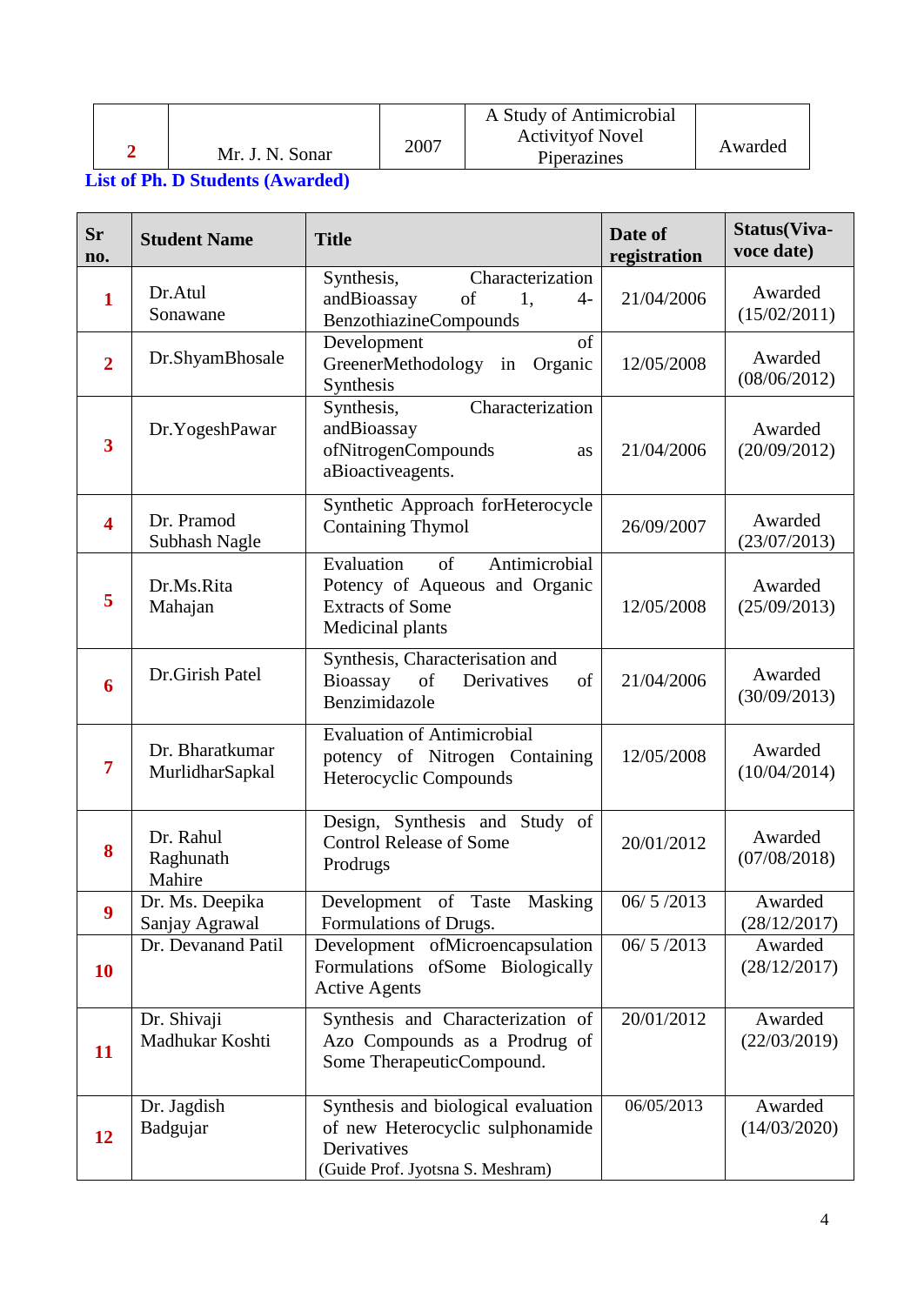|  | Mr. Paresh Gopal<br>Patil | Synthesis of biologically active<br>eco-friendly<br>compounds using<br>Methodology. | 23/08/2013 | 15/07/2021 |
|--|---------------------------|-------------------------------------------------------------------------------------|------------|------------|
|--|---------------------------|-------------------------------------------------------------------------------------|------------|------------|

# **List of PhD Student: (working)**

| <b>Sr</b><br>no. | <b>Student Name</b>        | <b>Title</b>                                                                                                                                                | Date of<br>registration | <b>Status</b><br>(Viva-voce<br>date) |
|------------------|----------------------------|-------------------------------------------------------------------------------------------------------------------------------------------------------------|-------------------------|--------------------------------------|
|                  | Ms. Veena Ashok<br>Uddhage | "Evaluation of Pharmacological"<br>Activity of Some Ethno - Medicinal<br>Plants from North Region of<br>Maharashtra State, India"                           | 06/05/2013              | <b>WORKING</b>                       |
| $\mathbf{2}$     | Ms. Kanchan Damade         | Design and Synthesis of Azo Cationic<br>and Anionic Chemosensing Agents.                                                                                    | 22/05 / 2018            | <b>WORKING</b>                       |
| 3.               | Ms Hemlata Wani            | Application Of Nanoparticles<br>And<br>Ionic Liquid To Study Aggregation<br>Binding Equilibria Involving<br>And<br><b>Aqueous Solution Of Cationic Dyes</b> | 16/03/2020              | <b>WORKING</b>                       |

#### **List of Papers Published in Journals:**

- **1.** Microwave assisted one pot synthesis of N-substituted phenyl-4-thiophenyl-2 azetidinones as potent antimicrobial agents, **Dhananjay H More**, N. S. Pawar and P. P. Mahulikar.*J. Sci. & Ind. Res., 62, 1024, 2003.*
- **2.** Microwave-assisted synthesis of thymyl ethers and esters in aqueousmedium.

**Dhananjay H More,** S.L. Patil, N.S. Pawar& P. P. Mahulikar.*Russian journal of General Chemistry, 74(2), 244-245,2004.*

- **3.** Microwave assisted solvent-free o-alkylation and acylation of Thymol andGeraniol usingflyash as solid support.**Dhananjay H More,** D.G. Hundiwale, U.R. Kapadi and P.P. Mahulikar. *J. Sci. & Ind. Res., 65, 817-820,2006.*
- **4.** Microwave assisted rapid and efficient synthesis of aryl methyl ketonesand keto esters using Meldrum's acid; **Dhananjay H More**and P. P. Mahulikar. *IndianJ. Chem 45(B), 823- 825, 2006.*
- **5.** Fly ash supported synthesis of 2-mercaptobenzothiazole derivatives under Microwave irradiation; H. P. Narkhede, U. B. more, D. S. Dalal, N. S. Pawar, **Dhananjay H More,**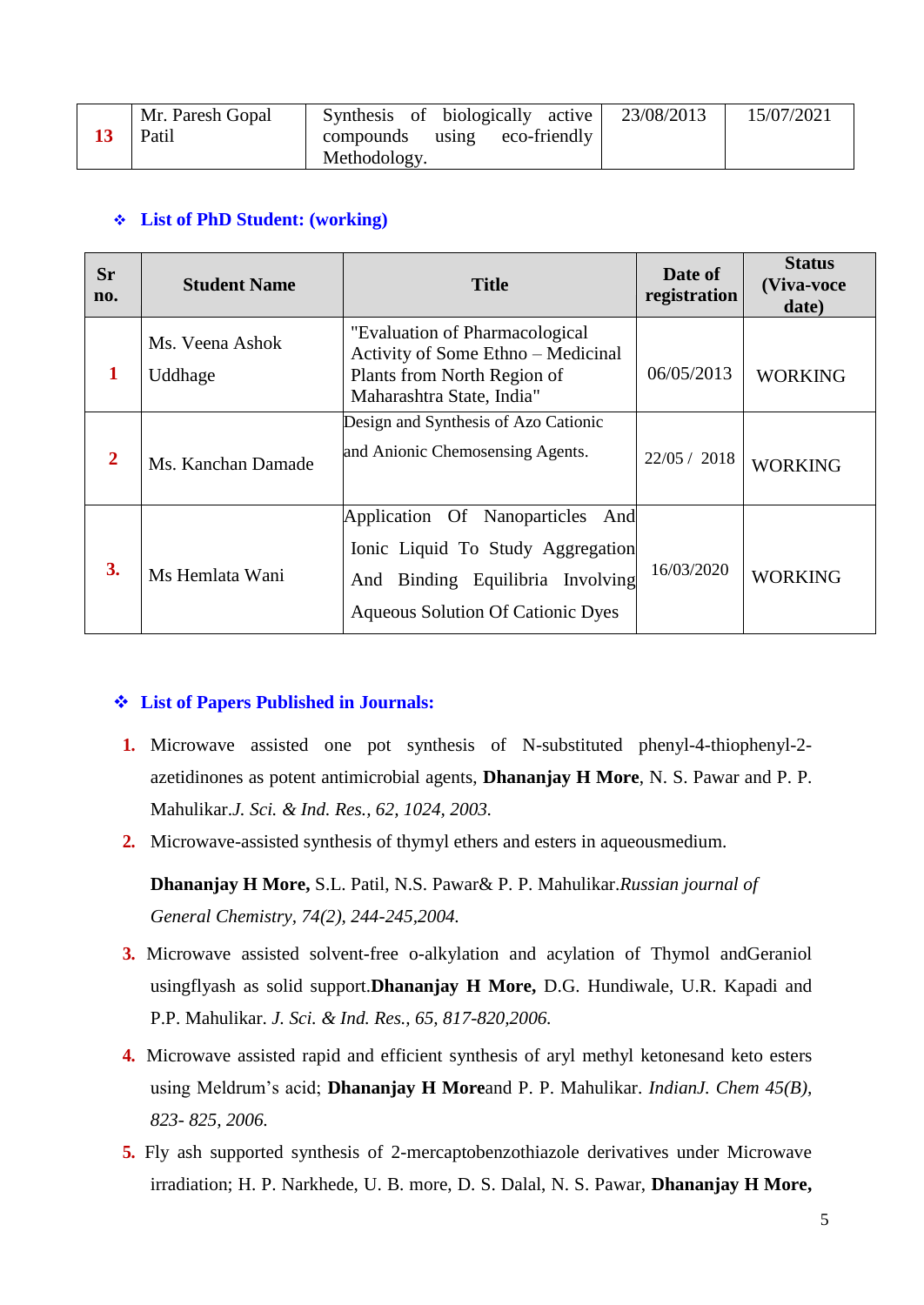P. P. Mahulikar. *Synth. Commun.,37(4),575,2007.*

**6.** SynthesisofAzoCompoundsContainingThymolMoiety;S.M.Koshti,J.P.Sonar,A.

E. Sonawane, Y. A. Pawar, P.S. Nagle. P. P. Mahulikar and **Dhananjay H More***; Indian J. Chem. 47(B), 329-825, 2008*

- **7.** Synthesis and Evaluation of Antibacterial and Antifungal Activity of phenyl 2-(3,4 dihydro-3 oxo-2H-benzo[b][1,4]thiazin-2-yl)acetate; A.E. Sonawane, Y. A. Pawar, P. S. Nagle, P. P. Mahulikar, D. D. Narkhede and **Dhananjay H More;** *OCAIJ, 5(2), 117 - 121, June 2009.*
- **8.** Synthesis of 1,4-benzothiazine compound containing isatin moieties as antimicrobial agent; A. E. Sonawane, Y. A. Pawar, P. S. Nagle and **Dhananjay H More;** *Chinese J. Chemistry, 27, 2049 -2054, 2009.*
- **9.** Microwaveassistedsynthesisof1,4-benzothiazineesters;S.M.Bhosale,Y.A.Pawar,

*A.* E. Sonawane, P. S.Nagle and **Dhananjay H More;** *OCAIJ, 5(3), 321 - 324, June2009.*

- **10.** Evaluation of In vitro Antimicrobial activity of Phytochemicals and Extracts of *Enicostemmalittorale;* R. P. Mahajan, S.M. Bharambe, P. P. Mahulikar**, Dhananjay H More**. *Journal of Pure and Applied Microbiology, Vol. 4 No. 1, 379-385,2010.*
- **11.** Microwave induced Synthesis of 1,4-benzothiazine bearing Azitedinone and ThiazolidinoneMoieties;A.E.Sonawane,Y.A.Pawar,P.S.Nagle,S.M.Bhosale,P. P. Mahulikar and **Dhananjay H More;** *Research Journal of Chemistry and Environment, 165- 168, 2009.*
- **12.** Ionic liquid prompted synthesis of schiff bases of vanillin in aqueous medium; S. M. Bhosale, Y. A. Pawar, A. E. Sonawane, P. S. Nagle, and **Dhananjay H More***; Research Journal of Chemistry and Environment, 247-48,2009.*
- **13.** Synthesis of 1,4- benzothiazine compound containing isatin moieties as antimicrobial agent; Y. A. Pawar, A. E. Sonawane, P. S. Nagle, P. P. Mahulikar and **Dhananjay H More;** *International Journal of Current Pharmaceutical Research 3(3), 47-51,2011.*
- **14.** Synthesis, Characterisation and in silico studies of 2, 4, 6 trisubstitutedpyridimine containing thymol as a Selective Adenosine A1 Receptor Antagonists; P. S. Nagle, Y.A.Pawar, A. E. Sonawane, S. M. Bhosale and **Dhananjay H More;** *Journal of Pharmaceutical Research 4(11). 2011.*
- **15.** Synthesis and Evaluation of antioxidant and antimicrobial properties of thymol containingpyrimidones;P.S.Nagle,Y.A.Pawar,A.E.Sonawane,S.M.Bhosaleand **Dhananjay H More;** *Medicinal Chemistry Research* 2012, 21, 1395–1402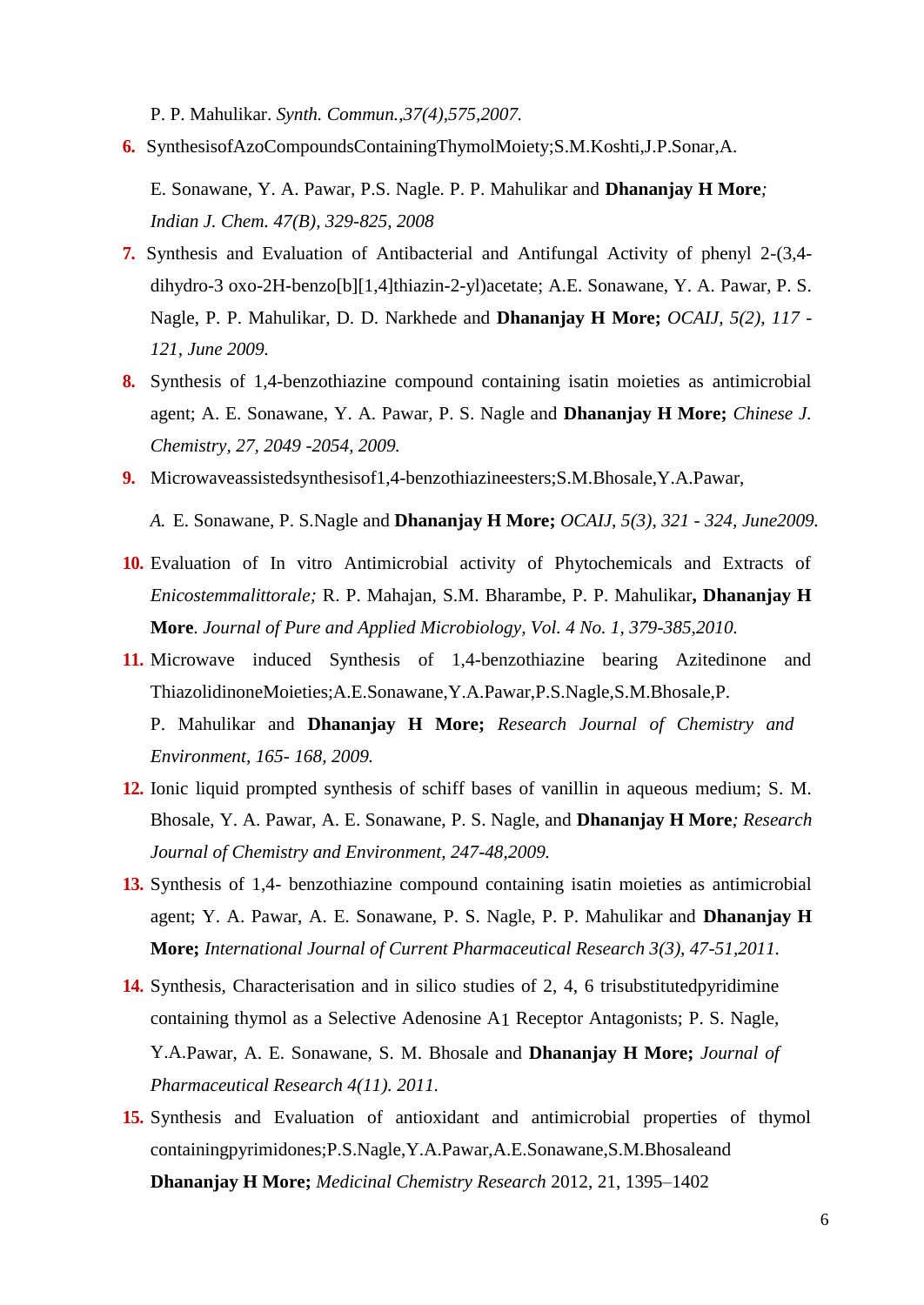- **16.** Microwave assisted one pot synthesis of Nitrogen and Oxygen containing heterocycles from acyl Meldrum's acid; **Dhananjay H More**and P.P. Mahulikar; *Indian J. Chem*. 50B, 2011, 745-747.
- **17.** Synthesis and biological evaluation of some new N-Substituted benzimidazoles containing tetrazolesmoiety, Girish B. Patel. Yogesh A. Pawar, Bobba. V. Sivakumar and **Dhananjay H. More.** *Journal of Pharmaceutical Research*2011,4(9),3200-3202.
- **18.** Synthesis and *In Vivo* anti-inflammatory activity of some 4-aryl-5-cyno-6-methyls-3 substituted pyrimidines and 4-aryl-5-cyno-6-ethyl-3-substituted pyrimidines; **D. H. More** and B. M. Sapkal; *Journal of Pharmacy Research*2011,4(9),3200-3202.
- **19.** Evaluation of Anticoagulant Activity Aqueous and Ethenolic Extracts and Their Isolated Phytochemicals of Some Medicinal Plants**;** Rita Mahajan and **Dhananjay More.**  *International Journal of Pharmacy and Pharmaceutical Sciences, Vol 4, Suppl 4, 2012.*
- **20.** Synthesis and docking studies of 4-aryl-1-phenyl-*1H*-pyrazol-5-ylimino-2- methoxy phenyl acetate as antibacterial agents; Bharatkumar M. Sapkal and **Dhananjay H. More.** Der Pharma Chemica, 2013,5(6),164-172.
- **21.** Docking simulation, synthesis and biological evaluation of novel pyridazinone containing thymol as potential antimicrobial agents; Pramod Nagle, Yogesh Pawar, Atul Sonawane, Shyam Bhosale &**Dhananjay H More;** *Medicinal Chemistry Research*2014, 23, 918-926.
- **22.** Thymol: Synthesis, Reactions & Its Spectrum of Pharmacological And Chemical Applications;P.S.Nagle,Y.A.Pawar,A.E.Sonawane,A.P.Nikum,U.D.Patiland **D Dhananjay H More**.; *Indo American Journal of Pharmaceutical Research*, 2013, 3(9): 7549.
- **23.** Synthesis and characterization of benzimidazole derivatives by sonogashira coupling and evaluation of anthelmintic activity; G. B. Patel, R. R. Mahire and **Dhananjay H More***Der Pharma Chemica, 2013,5(6):369-376.*
- **24.** Phytochemical screening of aqueous and ethanol extracts of some medicinal plants and in-vitro study of inhibition of α-amylase. Rita P. Mahajan, Rahul R. Mahire and**DhananjayH. More\***; *International Journal of Pharmacognosy*, 2014; Vol. 1(8): 501-506.
- **25.** Fabrication of organogels achieved by prodrug-based organogelators of ketoprofen. Rahul R Mahire, Deepika S Agrawal, Devanand K Patil and **Dhananjay H More**\*; *RSC Advances* 2014, 4, 33286-33291.
- **26.** Synthesis, characterization and controlled release study of polyurea microcapsules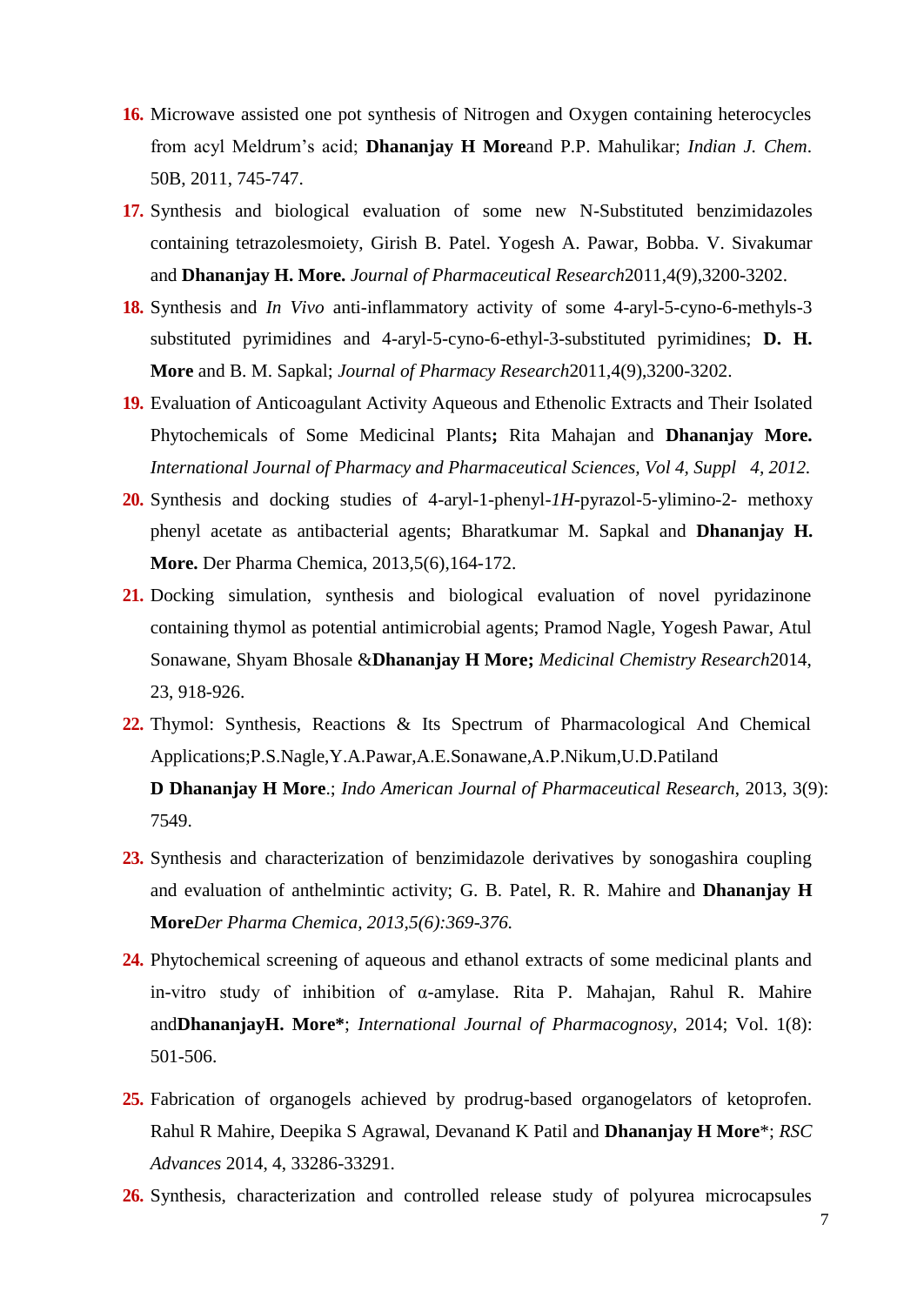containing Metribuzin herbicide.Devanand K. Patil, Deepika S. Agrawal, Rahul R. Mahire, **Dhananjay H. More**;*Russian Journal of Applied Chemistry*, 2015, Vol. 88, No. 10, pp.1692−1700.

- **27.** Evaluation of Moxifloxacin Hydrochloride Release Potential from PVA Based Hydrogel; Deepika S. Agrawal, Rahul R. Mahire, Devanand K. Patil, **Dhananjay H. More;** *International Journal of Drug Formulation And Research*. IJDFR volume 6 Issue 5 Sep-Oct2015.
- **28.** Synthesis, characterization and controlled release studies of ethyl cellulose microcapsules incorporating essential oil using an emulsion solvent evaporation method.Devanand K. Patil, Deepika S. Agrawal, Rahul R. Mahire, **Dhananjay H. More**; *American Journal of Essential Oils and Natural Products* 2016; 4(1):23-31
- **29.** Nutraceutical Formulation of Groundnut Oil Cake and Study Of Drug Release At VariouspH.DeepikaS.Agrawal,DevanandK.Patil,RahulR.Mahireand**Dhananjay H. More;***International Journal of Life Sciences and Review* (IJLSR); IJLSR, 2016; Vol.  $2(2):29-36.$
- **30.** Synthesis, Antimicrobial and Antioxidant Activity of Pyrazole Based Sulfonamide Derivatives; Jagdish R. Badgujar, **Dhananjay H. More**, Jyotsna S. Meshram; *Indian J Microbiol*., 2018, 58, 93-99.
- **31.** Synthesis, Characterization, in vitro Antimicrobial, and Anthelmintic Evaluations of N- (4, 6-dimethylpyrimidin-2-yl)-4-((2-hydroxynaphthalen-1-yl) diazenyl) Benzene Sulfonamide and Its Metal (II) Complexes.; Jagdish R. Badgujar, **Dhananjay H. More**, Jyotsna S. Meshram; Modern Organic Chemistry Research, Vol. 2, No. 2, May2017.
- **32.** Bahule B.B, Mahajan R P. and **Dhananjay H More**Antioxidant activity of of wood and Leaf Extract of Achyranthes aspera using Radical scavenging method. *Int J Chem Sci*.,15(4), 2017**.**
- **33.** Synthesis, Characterization, in vitro Antimicrobial, and Anthelmintic Evaluations of N- (4, 6-dimethylpyrimidin-2-yl)-4-((2-hydroxynaphthalen-1-yl) diazenyl) Benzene Sulfonamide and Its Metal (II) Complexes; Jagdish Badgujar, **Dhananjay More**, Jyotsna Meshram; Modern Organic Chemistry Research, Vol. 2, No. 2, May2017
- **34.** Preparation of Gallic Acid-Anhydride Conjugate and Evaluation of Prodrug Release through PVA-Based Hydrogel; Rahul R Mahire, Deepika S Agrawal, Devanand K Patil and **Dhananjay H More***Pharmaceutical Chemistry Journal* (Springer) 2018, 52(2), 139-144.
- **35.** ZnO@SnO<sub>2</sub> Mixed Metal Oxide as an Efficient and Recoverable Nanocatalyst for the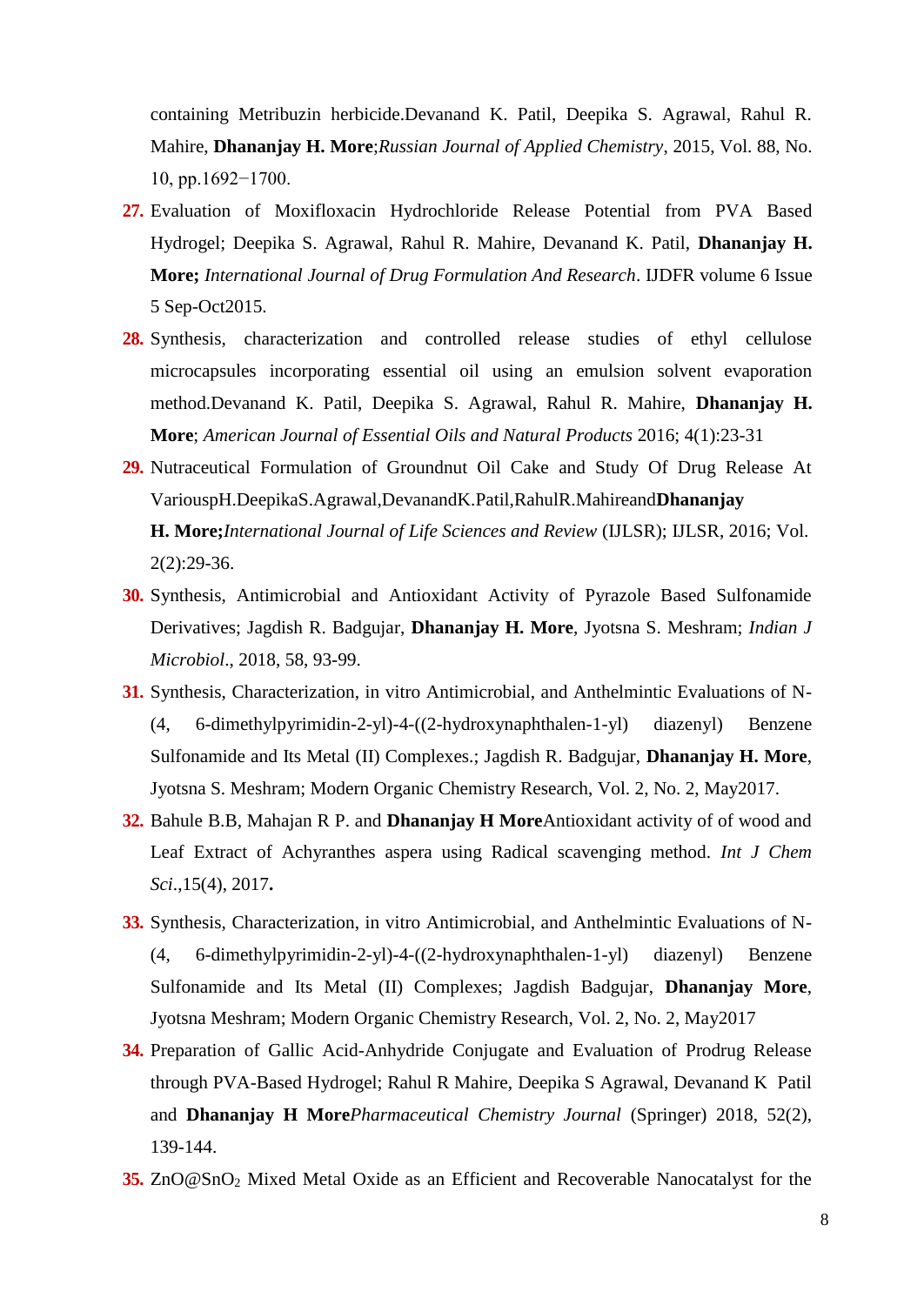Solvent Free Synthesis of Hantzsch 1, 4-Dihydropyridines. Sapkal, B. M., Labhane, P. K., Disale, S. T., &**Dhananjay H More***Letters in Organic Chemistry*, 2019, 16(2), 139- 144.

- **36.** Chitosan-SO<sub>3</sub>H (CTSA) an efficient and biodegradable polymeric catalyst for the synthesis of 4, 4′-(arylmethylene) bis (1 H-pyrazol-5-ol) and α-amidoalkyl-β-naphthol's. Patil, P. G., Sehlangia, S., &**Dhananjay H More**, *Synthetic Communications*, 2020, 50(11), 1696-1711.
- **37.** L-proline based ionic liquid: A highly efficient and homogenous catalyst for synthesis of 5-benzylidene-1,3-dimethylpyrimidine-2, 4, 4(1H, 3H, 5H)-trione and pyrano (2,3-d) pyrimidine diones under ultrasonic irradiation, Patil, P. G., and **Dhananjay H More**, *Synthetic Communications*, 2020,

#### **Proceedings of International /National Conferences:**

- **1.** Knoevenagel Condensation: An Efficient GreenApproach. Bhosale Shyam, Pawar Yogesh, SonawaneAtul, Nagle Pramod and **More Dhananjay.** International Conference on Chemical, Biological & Environmental Engineering (CBEE 2009),Singapore, 436 -439.
- **2.** International conferences on Chemistry and Environment Proceedings of ICCE-2009, Thailand: 247-249,(2009).

### **Articles/Book /Review**

- **1.** Microwave assisted organic Reactions An integrated part ofgreenchemistry. **D. H. More** and P. P. Mahulikar, *Chemical Weekly***,** June 28, 2005
- **2.** Fly ash: an economic and viable alternative stationary phase and column packing material for chromatography**.**
- 3. N.S.Pawar, V.P.Nikumbh, D.S.Dalal, **D. H. More** and P. P. Mahulikar *Chemical Weekly,* March 15, 2005.
- **4. Recent Advances in synthesis and applications of substitutde ureas Bharatkumar Sapsal S.T Disale, R. B. Toche, Dhananjay More Current Organic Chemishtry 2021,25,1894-1922**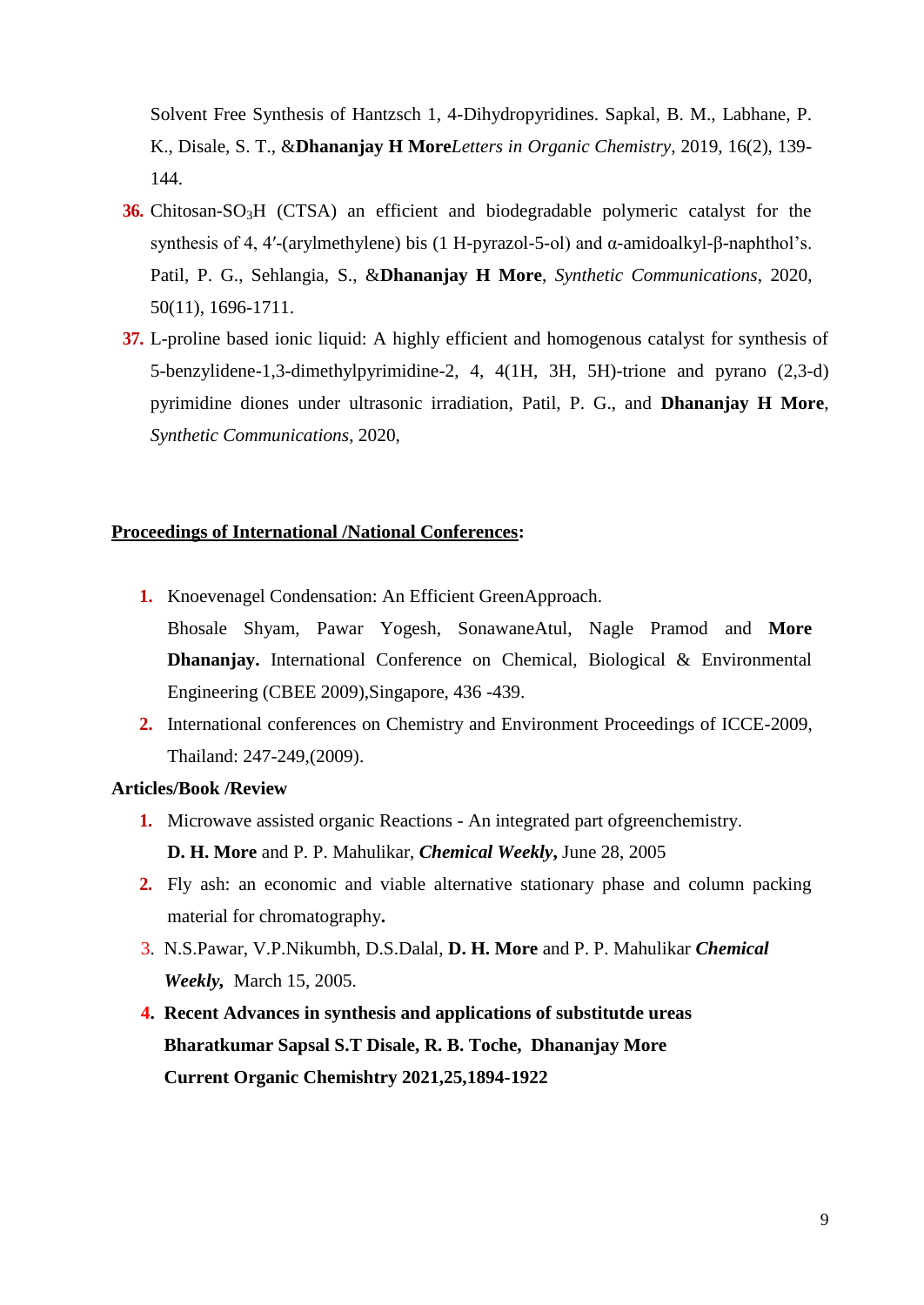## **Paper Presented in Conferences:**

- **1.** Synthesis and Characterization of Prodrug based Organogelators of Ketoprofen. **International conference on global opportunities for latest developments in chemistry and technology – 2014, (GOLD-CT-2014); 6-8 Feb 2014.**
- **2.** Development of nutraceuticals, taste masking formulation of veterinary drug by microencapsulation followed by adsorption; **International conference on global opportunities for latest developments in chemistry and technology – 2014, (GOLD-CT-2014); 6-8 Feb2014.**
- **3.** Development of Microencapsulation Formulation of BiologicallyActive Agents. (Pesticides and Drugs); **International conference on global opportunities for latest developments in chemistry and technology – 2014, (GOLD-CT-2014); 6-8 Feb 2014.**
- **4.** Solvent Free Synthesis of Enaminones Catalyzed By Nano Calcium Carbonate; **International conference on innovations in chemistry for sustainable development**; (ICSD-2011),01-03 December2011.
- **5.** Microwave induced Synthesis of 1,4-benzothiazine bearing azitedinone and thiazolidinone moieties"**International Congress of Chemistry and Environment ICCE-2009**",Ubonratchathani, Thailand, January, 21-23,2010.
- **6.** Synthesis of 1,4-benzothiazine compounds containing isatin moieties as antimicrobial agent", **International Conference on "Emerging Trends in Chemistry"**,organized by University of Pune, Pune, January, 5-7,2010.
- **7.** Synthesis and In-vitro Antimicrobial activity of 5-Styryl-(1,3,4)- thiadiazole -2- Sulfonamide", **International Conference on "Emerging Trends in Chemistry"**,organized by University of Pune, Pune, January 5-7,2010.
- **8.** Knoevenagel Condensation: An Efficient Green Approach **International Conference on Chemical, Biological & Environmental Engineering (CBEE 2009),**organized byNan-Yang Technological University, Singapore, 9-12,Oct.2009.
- **9.** Synthesis, Characterization and Evaluation of Antimicrobial properties of Azo Compounds" of 2-Benzimidazole" **International Conference on nanomaterials and applications (ICNAMA-2008),**organized by Department of Chemistry, Shivaji University, Kolhapur. December9-11,2008
- **10.** Synthesis of 1,4-benzothiazine aryl esters as a bioactive agents" **National Conference on Development and Analysis of Drugs**, organized by School of Chemical Sciences, North Maharashtra University, Jalgaon, March 15,2008.